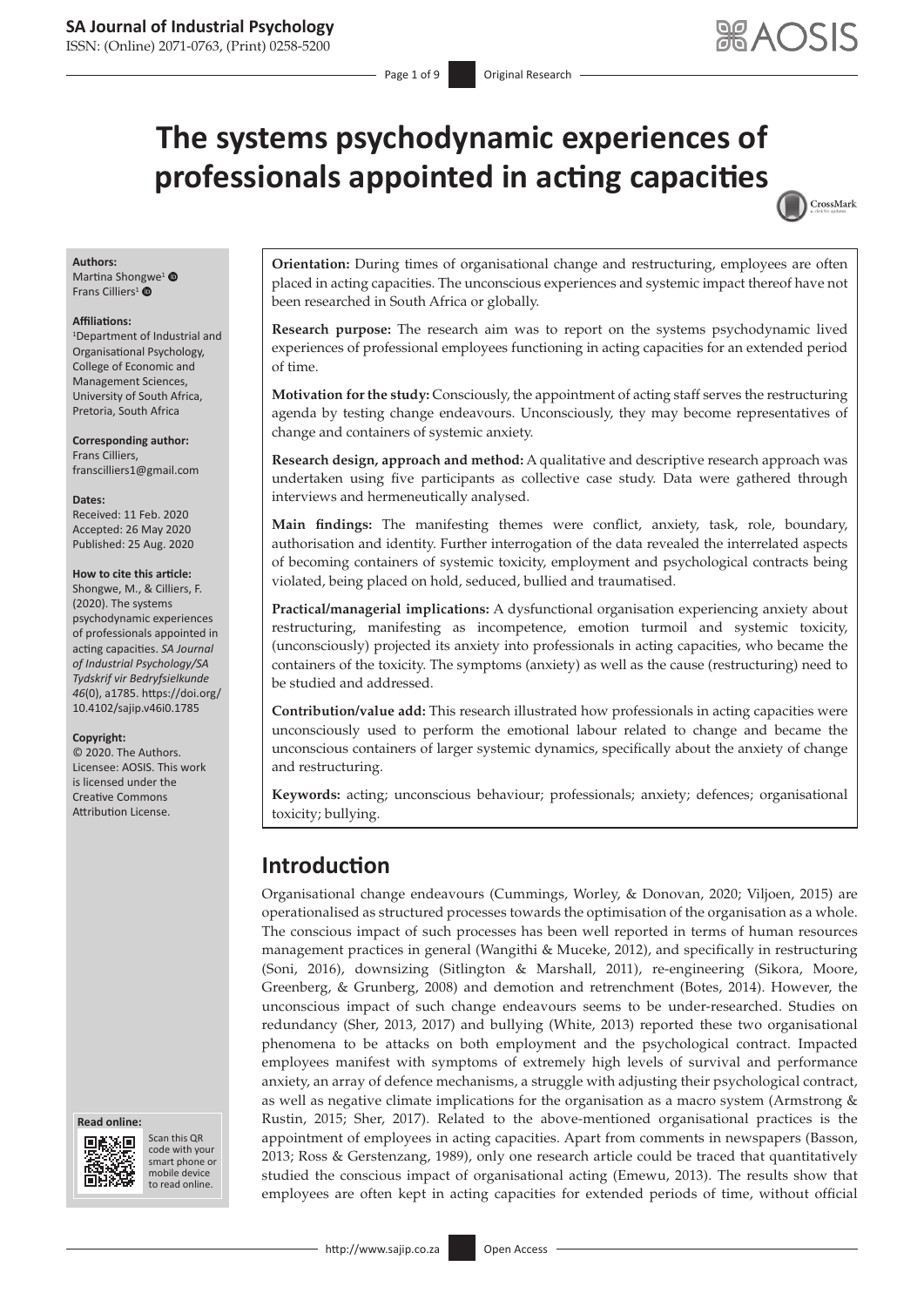structures in place governing work content or acting tenure, that their workflow and career progress are disrupted and that they are treated as temporary workers. No research evidence about the unconscious impact of prolonged acting could be found.

# **Research purpose and aim**

The research question was formulated as follows: what is the unconscious impact on employees who are appointed in an acting capacity for an extended period of time without official support structures? The research aim was to report on the systems psychodynamic lived experiences of professional employees functioning in acting capacities for an extended period of time. The contribution of this research lies in providing an understanding of the depth psychology involved in studying organisational acting, and how industrial and organisational (IO) psychologists and coaches may approach consultations to this phenomenon. In the discussion, the qualitative themes are interrogated in terms of their systemic inter-relationships.

# **Literature review**

The *Public Services Act of 1994* (Republic of South Africa, 1994) makes provision for government departments in the Department of Public Service and Administration (DPSA) to place employees in acting capacities, described as a vacant position where an employee from a lower level acts for a period of time. This provision addresses the (conscious) regulation of time frame as well as the remunerative aspects of the acting capacity. It seems that the act is addressing adjustments in the employment contract in terms of input, output and reward, which could relate to employees' conscious behaviour in terms of motivation, commitment and organisational citizen behaviour (Anggraeni, Dwiatmadja, & Yuniawan, 2017; Shapiro, 2020).

Acting impacts the employee's psychological contract, especially in terms of unconscious work identity (Dejours, 2015; Kets De Vries, Korotov, & Florent-Treacy, 2007). This contract is unofficial, unwritten and represents employees' subjective experiences of the self in the workplace (Wangithi & Muceke, 2012) – an unconscious 'contract-inthe-mind' (Armstrong, 2005). As such, the contract contains subjective anxieties, needs and desires towards authority figures (e.g. to be appreciated, rewarded and cared for by the employer) as well as transferences of past and often unfulfilled childhood emotional experiences brought into the present (De Board, 2014). This serves the ideal self in relation to the idealised organisational system (Armstrong & Rustin, 2015; Layton & Leavy-Sperounis, 2020).

In this research, these unconscious behaviours are studied through the systems psychodynamic (SP) lens. Systems psychodynamics originated at the Tavistock Institute for Human Relations in London and functions as a depth psychology organisational theory, consultancy stance and research domain (Cardona, 2020). Systems psychodynamics is informed by Freudian systemic psychoanalysis, group and object relations, and systems thinking (Cytrynbaum & Noumair, 2004).

Systems psychodynamics studies organisations as consisting of complex micro-, meso- and macro-systems with cognitive, affective, motivational and relational behaviours manifesting consciously and unconsciously (Armstrong, 2005).

The term 'consciousness' refers to rational day-to-day behaviour in the self and in human relations whilst the system performs the sophisticated organisational task. 'Unconsciousness' refers to behaviour that the system is unaware of in its object relations and contains various forms of anxiety, irrationality and defensive structures whilst working on the basic assumption task (Steiner & Hall, 2017).

Five SP basic assumptions form the basis for the interpretation and understanding of all systemic behaviour (individual, group and organisation) and are therefore relevant to this research. When dependency manifests, it can be interpreted as the system's fantasy that it needs to be rescued by an omnipotent leader out of the difficult acting capacity (Curtis, 2015); fight/flight may indicate the system's experience of being ill-treated by the organisation, followed by the need to fight back against the system and/or to use flight away from the acting capacity by resigning, for example (French & Simpson, 2015); pairing between part-objects in the system (e.g. acting colleagues and human resources) could indicate the belief that the acting participants' survival depends on this fantasised connection (Gould, Lucey, & Stapley, 2011); one-ness may manifest where the acting professionals behave as an undifferentiated, homogeneous, omnipotent and powerful yet passive union without individuality, differentiation or diversity; and me-ness may manifest where the acting professionals experience a fear that the organisation's group forces will take away their individuality (Cardona, 2020).

Various SP constructs are relevant to this research, all of which are encapsulated in the boundaries, authority, role, task (BART) (Cytrynbaum & Noumair, 2004), conflict, identity, boundaries, authorisation, role, task (CIBART) (Cilliers & Koortzen, 2005), and anxiety, conflict, identity, boundaries, authorisation, role, task (A-CIBART) (Van Niekerk, 2011) models.

Hirschhorn (2018) suggests that all of the above mentioned constructs are supported by an array of other SP constructs. In this research these models were not used as a point of departure – rather the research was inductive in nature (see the 'Research approach' section). From an SP stance it could be hypothesised that professionals appointed in acting positions for an extended period of time could experience several behaviours. Anxiety (seen as the fear of the future and acting as the dynamo of unconscious psychic energy; Curtis, 2015) could manifest in different forms and intensities. The system will defend itself against the anxiety by using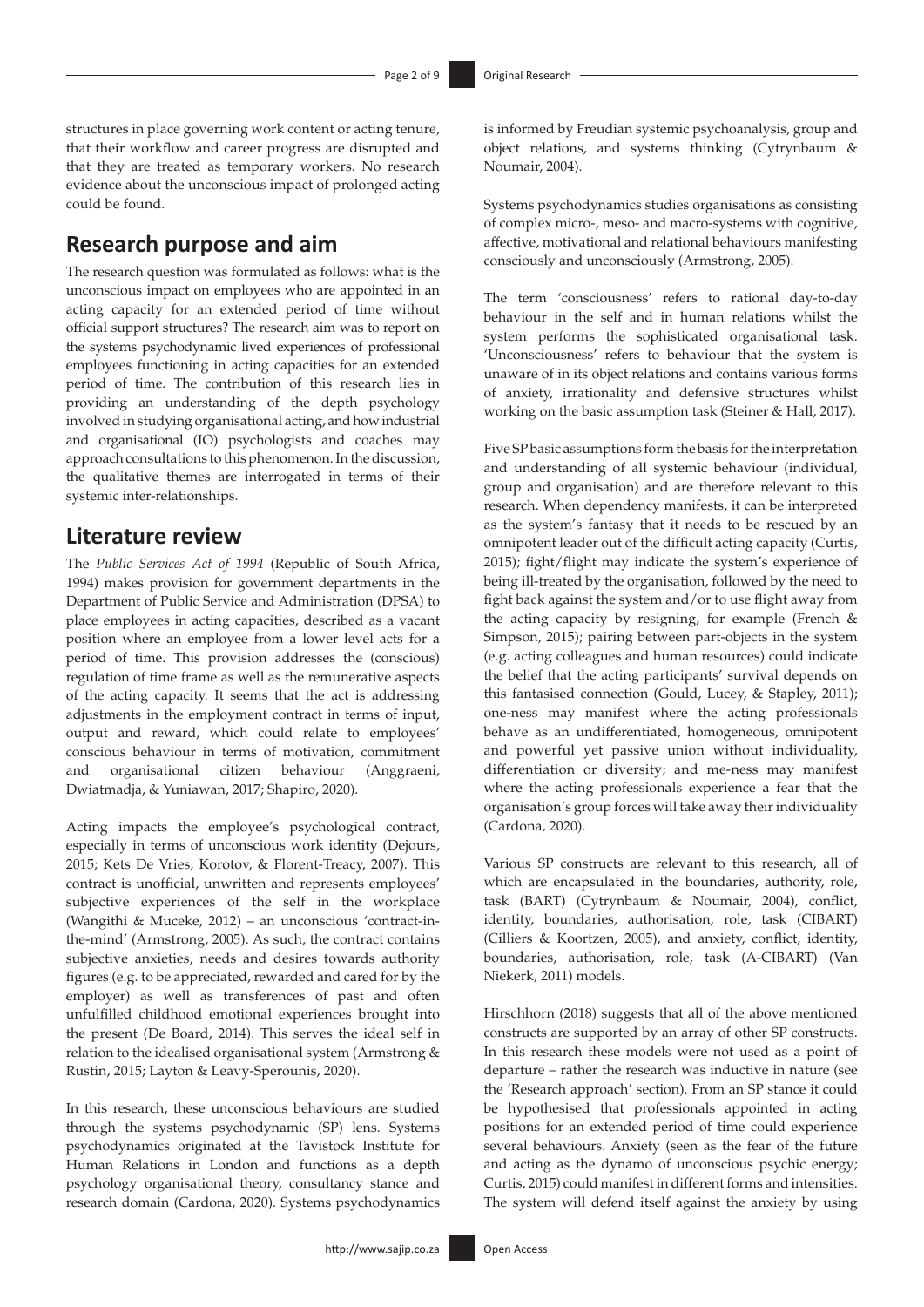different individual, social and system domain defensive structures (Armstrong & Rustin, 2015). Primary task behaviour could be jeopardised and could be replaced by offtask and anti-task behaviour (Steiner & Hall, 2017. Role confusion could impact the normative (the measurable work content), existential (the system's introjections about its performance) and phenomenal (the system's received projections by the other) levels. If a significant difference is experienced between these three levels, the system's anxiety could increase (Obholzer & Roberts, 1994). This will especially be significant amongst parts of the system with a valence for projections of incompetence (Shapiro, 2020). Next, the system may experience anxiety connected to ineffective boundary management, which in turn will lead to a sense of being deauthorised (Hirschhorn, 1997). All of the above experiences could lead to the system's identity being under attack (Layton & Leavy-Sperounis, 2020).

# **Research design**

### **Research approach**

A qualitative and descriptive research approach was used in this study, following the psychosocial tradition (a cluster of methodologies from a distinct position of researching unconscious communication, dynamics and defences beyond the purely discursive) (Clarke & Hoggett, 2009). Hermeneutic phenomenology was used as the interpretive stance in order to study the lived experiences of professionals in acting capacities as a research phenomenon. The research was grounded in a constructivist, interpretive epistemology based on the assumption that participants' perceptions and understanding of meaning ascribed to their experiences form their reality (Thorne, 2016). The research was inductive in nature, namely, focussing firstly on the understanding of lived experiences, and then as part of double hermeneutics interpreting the behaviour from the relevant literature (Terre'Blanche, Durrheim, & Painter, 2006).

### **Research strategy**

A collective case study (Wilson & MacLean, 2011) of professionals in one organisation was used. The unit of analysis was the collective group of participants, congruent to the SP assumption that the individual (micro-level) behaves on behalf and as a representation of the group (macro level; Cytrynbaum & Noumair, 2004). This strategy served an intrinsic (towards understanding) and instrumental (providing information to the organisation) purpose (Gergen, Josselson, & Freeman, 2015).

### **Research method**

#### **Research setting**

The research was conducted in a South African public service organisation in the Safety and Security Cluster. Before and during the research, the organisation had been involved in a long period of organisational change.

Restructuring was implemented to address the duplication of roles and divisions, to streamline the business and to improve efficiency. During this time, some professional members of the management team were appointed in acting capacities, being individually and informally instructed by management to take up 'an acting capacity for the interim'. Although some professionals requested such, these appointments were not informed or supported by a strategy, selection criteria or procedure, time limit, succession plan or individual contract.

#### **Entrée and establishing researcher roles**

The first researcher was employed in this organisation in the role of a psychologist in the Human Resources Department. As a systems psychodynamically informed consultant, she became intrigued by her colleagues' experiences in their acting capacities. She decided to investigate this phenomenon as a formal research project. She was responsible for the literature review and the empirical study. The second researcher took up the role of a research supervisor and took responsibility for the structuring of the article.

#### **Sampling**

Purposive and deliberate sampling was used (Thorne, 2016), focussing on professionals in Corporate Services, originally appointed in senior general manager positions, responsible for strategy implementation, the management of direct reports and who had been in acting capacities for more than 12 months. Data saturation (seen as information redundancy – Thorne, 2016) was reached after five interviews. Saturation was based on the researchers' degree of confidence that the data had been heard so frequently that it could be anticipated, and that the findings had become sufficiently well developed to warrant reporting. Table 1 shows the demographics of the sample of five professionals.

#### **Data collection methods**

Two methods were used for data collection. Firstly, a 90-min socio-analytic interview (Long, 2013) was used, designed congruently to the five SP behavioural assumptions and all related constructs (as mentioned above) and the hermeneutic lens. The purpose of the interview was to study the participants' thoughts, feelings and experiences during their time of being in an acting capacity. Operationally, the interview was unstructured, exploring in-depth SP behaviour, administered and contained in a secure boundary of space (room set-up) and logistics (preparation, appointments and ethics). The interview consisted of an introduction (explaining the purpose of the study, conditions and gaining participant consent), questions and a review of

| <b>TABLE 1:</b> Demographics of the study sample. |  |  |
|---------------------------------------------------|--|--|
|                                                   |  |  |

| Participant number | Race         | Gender | Age | <b>Time acting</b> |
|--------------------|--------------|--------|-----|--------------------|
| $\mathbf{1}$       | White        | Female | 52  | 21 months          |
| 2                  | White        | Female | 50  | 22 months          |
| $\overline{3}$     | <b>Black</b> | Female | 50  | 17 months          |
| $\overline{4}$     | <b>Black</b> | Male   | 44  | 20 months          |
| 5                  | <b>Black</b> | Male   | 40  | 22 months          |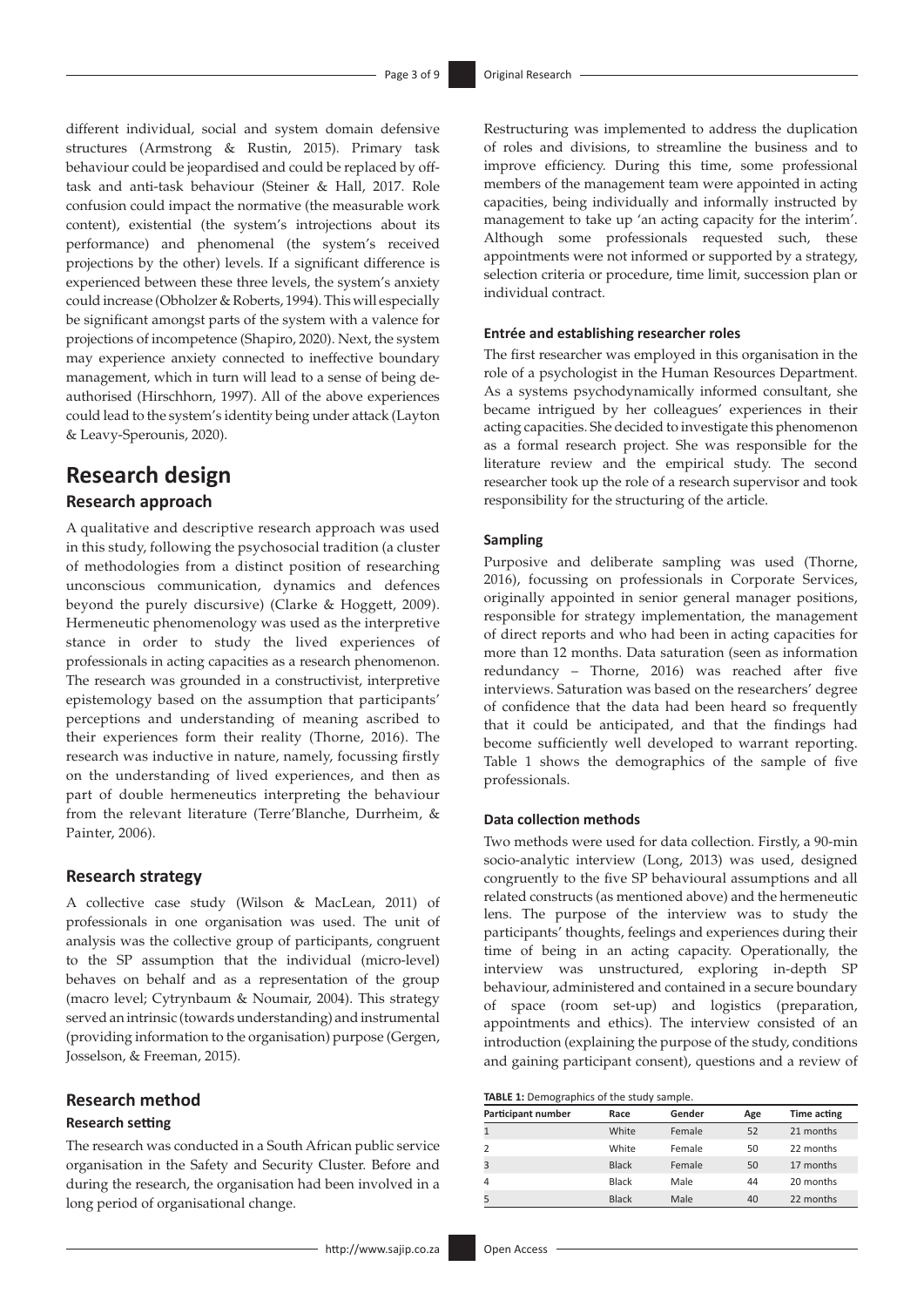the conversation. The questions were formulated as follows: 'what were your experiences in your acting capacity during the last 12–18 months in terms of thinking, feeling and doing?' and 'how did that influence your personal and work relationships?' Participants were encouraged to 'think the unknown known' and to access the unconscious infinite (Bion, 1961). The interviewer's role was demarcated as to observe, listen actively, clarify, challenge, empathise through reflection of feelings and encourage free association. Secondly, data were collected by means of interviewer field notes (Wilson & MacLean, 2011). This included impressions, perceptions, body language and non-coincidences concerning the participants' and researcher's behaviour, manifesting before, during and after each interview. The interviews took place in a boardroom, were audio-recorded and transcribed. The researcher notes were integrated with the recorded data.

#### **Strategies employed to ensure data quality**

Various elements of trustworthiness were ensured (Graneheim & Lundman, 2003; Johnson & Waterfield, 2004; Sekaran & Bougie, 2018; Terre'Blanche et al., 2006; Thorne, 2016). Credibility was ensured by adopting methods that are well established in socio-analytic and SP qualitative research. The researchers are trained in the SP stance including using themselves as the primary instruments of analysis and interpretation. Triangulation was applicable in the use of two types of methods of data analysis.

Transferability was ensured by identifying the context within which the study was conducted and its salient features. This was limited by the arguments about the sensitivity of the primary task of the organisation and its employees. The researchers invited the readers (psychologists, managers and leaders in acting capacities) to explore the relevance of the findings to their own experiences in their organisations. Dependability was ensured through the clear formulation of research questions congruent to the aims, design and method of the study. The findings were presented following a clear and consistent pattern that facilitates access and clarity to the readers, professionals and academics. The researchers had the data and interpretations scrutinised by another psychologist trained in SP and qualitative research. The procedure was to work through samples of raw data, themes, interpretations and the conclusion. The psychologist testified to the dependability and saturation of the findings. To ensure confirmability, steps were taken to ensure that the findings were the result of the experiences and ideas of the participants, rather than the characteristics and preferences of the researcher. This included a periodic SP reflective processing by the researchers of their emotional involvement, conscious and unconscious conflicts, bias and representation in the research – for example, the first researcher's double role of being an employee of the organisation and the researcher (Clarke & Hoggett, 2009; Gergen et al., 2015; Thorne, 2016).

#### **Ethical consideration**

Ethical clearance was granted by the university, as well as the organisation. Ethicality was ensured through privacy,

informed consent, confidentiality, respecting of rights, not causing harm and ensuring transparency in the usage of data.

#### **Data analysis**

Data analysis was guided by phenomenological reduction, seeing text as a metaphor for a social phenomenon (Alvesonn & Sköldberg, 2010) and reification (referring to human phenomena as if they are things) (Clarke & Hoggett, 2009). Simple hermeneutics allowed for the understanding of the content of participants' experiences in their acting capacities, and double hermeneutics allowed for the critical interpretation of their experiences from the SP stance (Clarke & Hoggett, 2009). This included the analysis of the participants' normative (content), existential (introjected) and phenomenal (projected) roles (Obholzer & Roberts, 1994). The interpretation of the data took the hermeneutic circle into account (Alvesonn & Sköldberg, 2010). This implies that the individual participant's unique experiences were interpreted in relation to their significance in the collective case study.

#### **Reporting style**

The findings are reported per theme. In the discussion, Thorne's (2020) guidance on the reporting of qualitative data was followed. This entails that, instead of merely reporting on themes, a process of genuine discovery through depth (psychology) analysis was followed – a thorough interrogation of the intellectual complexity of the data, a critical reflection on its inter-relationships, thoughtful examination of possible interpretations and insightful reporting. For this collective case study, individual verbatim responses are given where appropriate and integrated responses representative of the whole sample elsewhere.

### **Findings**

Seven themes manifested, namely, conflict, anxiety, task, role, boundary, authorisation and identity, all related to the BART/CIBART/A-CIBART models.

### **Theme 1: Internalised conflict**

Participants' conflict manifested on the intrapersonal, interpersonal and intragroup levels. Intrapersonal conflict manifested in being emotionally trapped, as shown in the following statements: 'I want to resign, but I cannot' and 'I feel needed and maybe I am living in a fool's paradise'.

Interpersonal conflict manifested between the self and family – on the one hand to censor and keep troublesome experiences away from family members (e.g. 'one carries the burden inside of yourself and just communicate what you think your husband can digest'), and on the other hand to use family members as confidantes (using partners and friends as buffers 'on a daily basis to offload stress').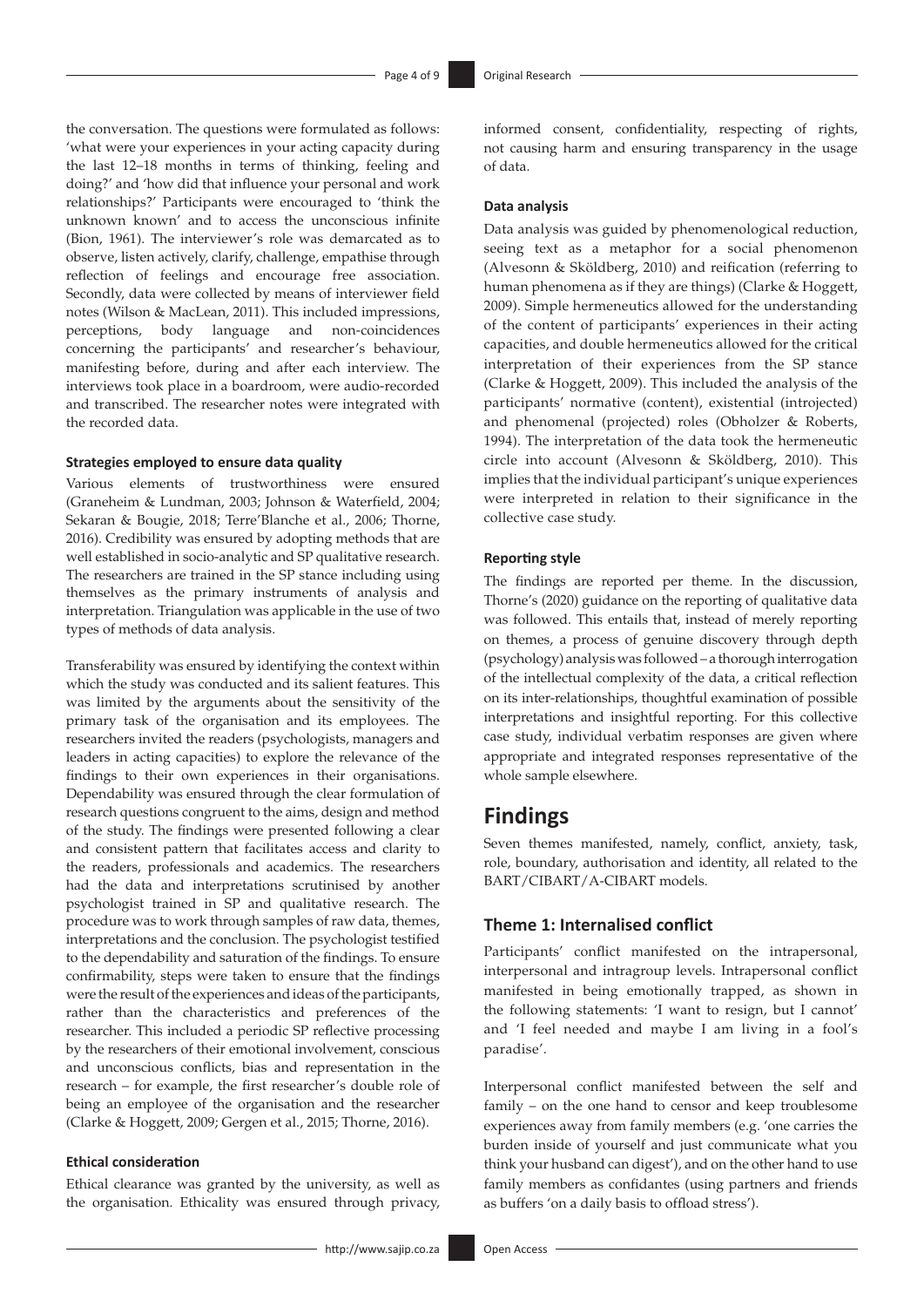Intragroup conflict manifested in the entire management team where the acting managers became known as 'the newly promoted group' who had to 'earn the respect of others and live up to their level'. The conflict of being accepted by the system or not was internalised, leading to self-doubt and poor self-esteem ('one has conflicts within oneself and it unconsciously affects the self'). The experience of these conflicts negatively influenced participants' behaviour towards functioning as good organisational citizens (the struggle to be 'more committed', 'disciplined', 'time conscious' and 'arriving for meetings first and on time!'). They experienced distance between themselves and their direct reports (who became 'negative' and 'non-cooperative').

#### **Theme 2: Debilitating anxiety**

Participants experienced high levels of neurotic anxiety (Newton, Long, & Sievers, 2006). Persecutory anxiety manifested in their experience of being under attack by the system based on the fear of losing the desired object (Curtis, 2015) (e.g. 'a successful career', 'dignity', 'competence', 'rationality', 'identity' or 'sanity'). Depressive anxiety followed from their fear of not being good enough for the loved object (the organisation and its authority figures) and the ambivalence in feeling both attachment to and detachment from them (Prior & Glaser, 2006). Although the focus is expressed towards the external ('what this organisation is doing to me'), it originates from the internal and unconscious wish to aggressively attack the unmanageable destructive forces. Performance anxiety manifested in their sense of not being good enough ('unqualified', 'not having the right personality') to be permanently appointed. Their high levels of anxiety led to irrational thinking in their attempt to resolve the complex emotions – it felt as if 'I was losing my hold on life'.

Their defence mechanisms served to protect themselves (Blackman, 2004) from being overwhelmed and humiliated. These were repression (e.g. 'I never told anyone about how I feel'), reaction formation ('pretending that all is well'), regression (becoming overly 'dependent on feedback' from authority figures), sublimation (of fear and anger with 'trying to understand' the organisation's rationale), denial (an attempt to 'change the status quo' and to refuse facing the reality of their position and state of mind) and displacement (of the 'anger towards the self' for 'accepting the acting position', and projecting this onto the organisation). They became detached from their authentic experiences (Armstrong & Rustin, 2015), which disturbed them greatly – they felt helpless.

#### **Theme 3: Stuck in task**

Consciously, the participants described their primary task (Cytrynbaum & Noumair, 2004) in a linear and mechanistic manner by focussing on their responsibility and managing their subordinates to reach performance targets. They experienced a 'stuckness' (e.g. 'I have to do as requested and not to question the wishes of my seniors'), helplessness and

hopelessness ('tasks are given – nothing is gonna change for me').

They denied the pain about their competence not being recognised and fantasised about and idealised 'being promoted someday' as recognition of their 'competence as a manager'.

### **Theme 4: Role confusion**

Participants were mostly clear regarding their normative roles as communicated directly to them or in how they had learnt through experience what the role was supposed to entail.

In their existential role (Newton et al., 2006), they experienced uncertainty, confusion ('how confusing, totally confusing!'), mostly related to the undefined period of acting, a deep sense of betrayal and shame, all connected to their high level of performance anxiety. This anxiety caused ambiguity. On the one hand, they idealised 'the senior role' with its 'promise of promotion'. On the other hand, they were apprehensive, felt seduced by the system and even 'punished for not being competent' and good enough. These experiences reflected their persecutory anxiety as a reflection of their internal loneliness and isolation (Kets De Vries et al., 2007).

In their phenomenal role (Obholzer & Roberts, 1994), they received projections from their superiors and subordinates about not fulfilling the role to the expectation. The data showed evidence of projective identification – how they took in the projections and acted out what others thought of them and their performance.

### **Theme 5: Anxiety on the boundaries**

Various boundaries impacted the participants. Practically, some participants had crossed a geographical boundary by having had to physically relocate, leaving 'home' and 'family' elsewhere. Their interpersonal boundaries with colleagues, family and friends changed significantly – they were 'hesitant to share their experiences' with others in 'fear of feeling incompetent' and coming across as 'troubled by work matters'.

Time boundaries caused survival anxiety in 'not knowing for how long' they would stay in the acting capacity.

In terms of role, the greatest issue was the crossing of the boundary from the 'actual' to the 'assumed' role.

These boundary shifts, crossings and blurring created an almost unbearable motivational anxiety (Steiner & Hall, 2017).

#### **Theme 6: De-authorisation**

Participants experienced being de-authorised from above and below (Hirschhorn, 1997). They received projections of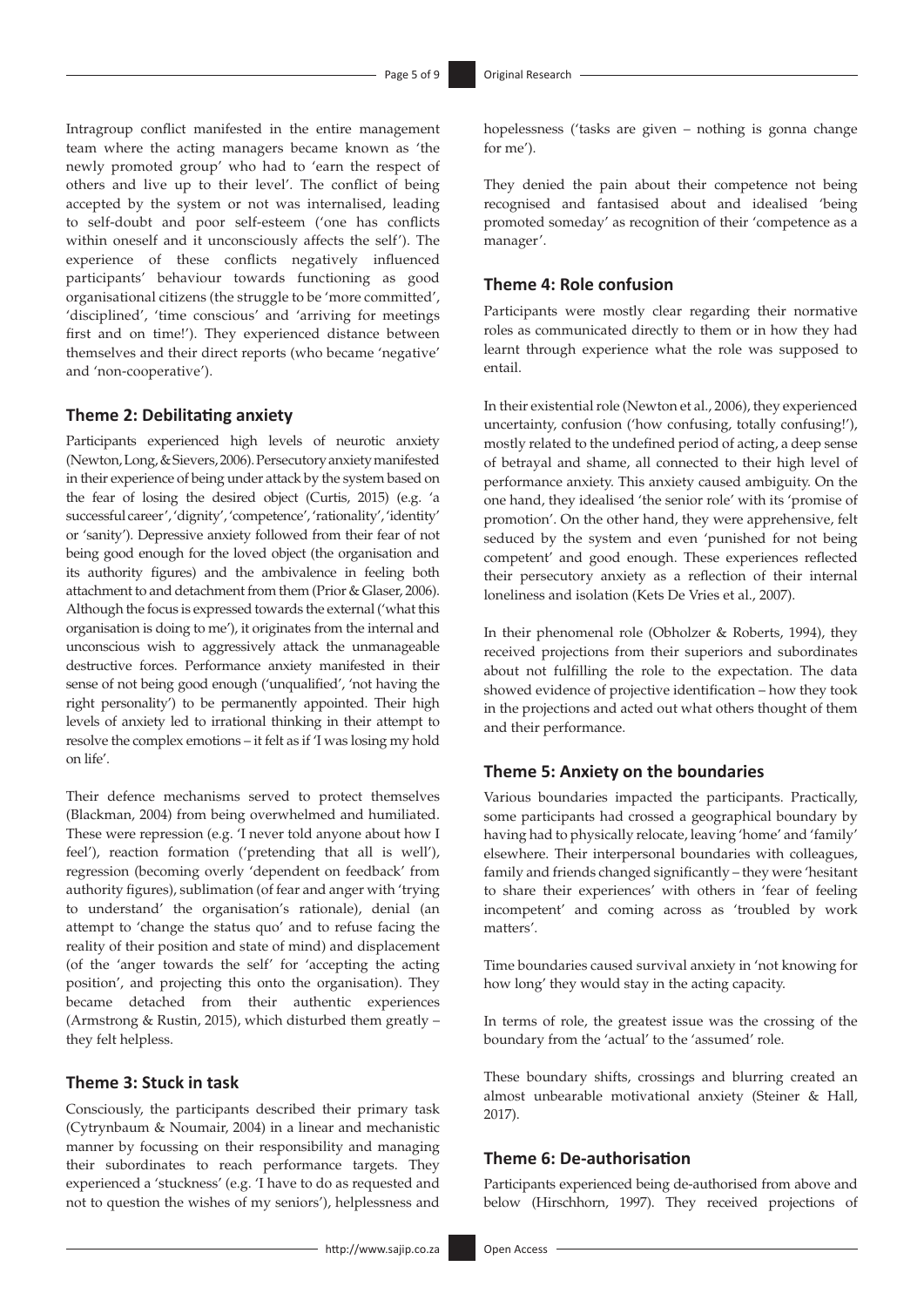incompetence, which (through projective identification) they absorbed (Blackman, 2004), thus experiencing self-doubt and performance anxiety. This had a negative impact on their task performance and team contributions. Initially, participants experienced being acknowledged and trusted by the organisation and leadership to take on a more senior position. Later, they realised that leadership was not officially supporting them with performance agreements or discussion about their future roles or careers and generally treated them with disrespect (e.g. 'as if we were forgotten by the system'). From below, participants experienced being de-authorised by subordinates – they 'collude against' 'acting managers', 'withhold important information', 'act with disrespect' and 'sarcasm'. It was as if they were envious towards what the participants represented (Huffington, Armstrong, Halton, Hoyle, & Pooley, 2004). This resulted in participants' heightened persecutory anxiety (e.g. 'as if people are against me').

#### **Theme 7: Identity under attack**

Participants' identities were under attack, which resulted in 'living in splits' to the point of feeling fragmented.

As employees, they reported on how they knew where they were coming from (being sure about their past career aspirations and experiences), confused, unstable and insecure in their present acting capacities, and uncertain about their future in the organisation. They referred to an 'old' and a 'new' organisation, which represents the splits between truth and rationality versus what is irrational and a bad fantasy. This manifested as survival anxiety, followed by defences such as compensation and reaction formation (they became compulsive about detail and structures). Informally, they were not referred to by their professional and organisational titles anymore – instead, they were referred to as 'acting' and 'interim'. It was as if colleagues framed them as without role boundary (job description) or contract. Participants experienced this as being professionally de-authorised, shamed and denigrated, stripped of their professional status. This was also experienced as retraction of recognition from significant authority figures (Lewis, 1971).

Participants showed signs of narcissistic injury or woundedness (Gaitanidis & Curk, 2007), which are evident in the following statements: 'I have to navigate through a situation and get people to accept that I can offer a better service' and 'I had been in management for 16 years. In a snap of fingers my management was taken away'.

This was interpreted as their professional boundaries being under attack, which led to fragmentation beyond the paranoid-schizoid position (White, 2013). As human beings, these experiences negatively influenced their personal lives, as shown in the following statement: 'You know, I am defined by my work; when you take away my work, you take my life'.

Their confusion manifested in conflict between their real, ideal and denigrated selves. No research could be traced referring to the professional identities of acting staff.

# **Discussion**

The research aim of this article was to report on the SP lived experiences of professional employees functioning in acting capacities for an extended period of time. In this discussion, the experiences related by the individuals (representing the micro-system) will be explored further in terms of its relatedness (Cardona, 2020) to the organisational dynamics (representing the macro-system).

The seven themes illustrated that on the individual systemic level, the findings revealed the acting professionals' identities to contain experiences of personal and social conflict; high levels of neurotic anxiety followed by an array of defences for self-preservation; a stuckness, hopelessness and helplessness in the execution of their primary task; anxiety in managing their space, time and role boundaries and de-authorisation, all adding to an experience of their employee and professional identities being under attack. Next, these findings are interrogated in terms of the psychodynamic complexity and inter-relationships (Thorne, 2020) towards the understanding of the impact of acting on the organisational level. The data evidenced that the organisation positioned (Campbell & Groenbaek, 2006) acting professionals as containers of systemic toxicity, where their employment and psychological contracts were violated, and where they were placed on hold, seduced, bullied and traumatised (Allcorn & Stein, 2015; Diamond & Allcorn, 2009; Gould et al., 2011; Shapiro, 2020).

#### **Containers of systemic toxicity**

Evidence suggests that this organisation did not function as a competent system (Hodgkinson & Sparrow, 2002) in terms of strategic and knowledge management, cognitive behaviour (rationality and objectivity in decision-making), emotional intelligence and sense making (being emotional attuned) or an internal motivation (locus of control). Furthermore, the organisation showed evidence of managerial mismanagement and toxicity (Allcorn & Stein, 2015; Lubit, 2004), characterised by irrational decisionmaking, ('misuse of power', 'playing [*of*] political games'), emotional violence ('intolerance', 'distrust' and 'disrespect') and narcissism (Gaitanidis & Curk, 2007). The organisation's primary defence mechanism was the splitting of the good from the bad, owning the good ('want to be seen as competent') and projecting the bad onto and into (through projective identification – Blackman, 2004) the professionals in acting capacities, who acted out the toxicity in the following behaviours. They experienced psychosomatic symptoms (e.g. 'choking at night', 'I thought I am getting a heart attack', 'I had a stroke' and 'I feel drugged most of the time'), not being understood ('what happens in this place does not make sense'), fear (of doing wrong as well as of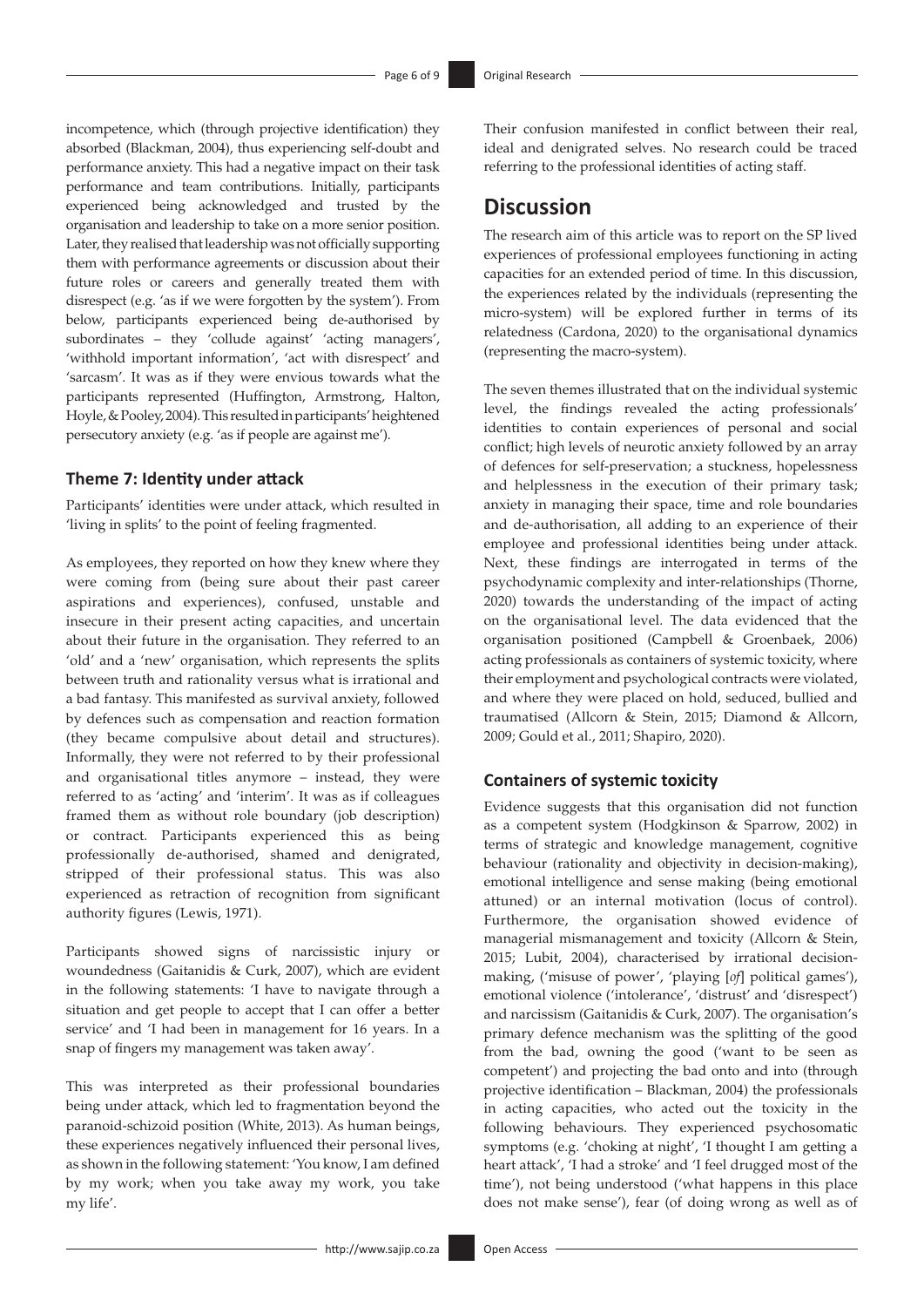psychological toxic contamination), distancing (e.g. 'I started to share less and less') and paranoia (e.g. 'the organisation is a political one which treads on power' and 'a powerful small group are really in charge of this organisation'). The findings on behaviour in toxic organisations reported by Allcorn and Stein (2015), Goldman (2008) and Lipman-Blumen (2005) revealed some of these symptoms but described in terms of consciously experienced stress.

### **Violation of employment and psychological contracts**

The professionals' employment contract was violated in terms of boundaries. The time boundary was not specified, the acting policy was ignored and working conditions were not discussed with incumbents. The task boundary was and stayed unclear, no performance contracts were given and for some no acting allowance was paid. This implied the violation of the psychological contract, where professionals experienced being bullied and 'not looked after'. This contributed to their unbearable free-floating anxiety (White, 2013). They tried to cope by focussing on the task at hand (as evident in the quotes, 'do what I can within my area of control and that is where it ends', 'anything outside of my area of control I let go off', 'in the interest of the organisation and for my own sanity' and 'let me just continue to do the work') whilst also experiencing hopelessness and helplessness (realising that 'this does not work for me' and 'this is making me sick'). This relates to the experienced attack on their professional identities. Previous research on the psychological contract did not study unconscious behaviour (Anderson & Schalk, 1998; Briner & Conway, 2006; Wangithi & Muceke, 2012). Anggraeni et al. (2017) report on how the psychological contract can contain commitment and organisational citizenship from a positive psychology stance. Syed's (2010) research described the impact of restructuring on the psychological contract, but related to conscious attitudes (without reference to unconscious behaviour).

#### **Being placed on hold**

At the time of this study, South Africa as a contextual macrosystem experienced being placed on hold (Basson, 2013). There was a lack of leadership and no indication that anything was being done to resolve problems about service delivery protest actions, salary negotiations and burning national education and health matters. As a subsystem (Kets De Vries et al., 2007), this public service organisation experienced the same frustration, manifesting as a lack of performance and placing managers in acting capacities for indefinite periods of time, as shown in the following statement: 'This is very weird – the Minister extended my acting capacity indefinitely'.

These professionals referred to 'being placed on hold', disconnected from leadership's awareness. This was interpreted as the professionals in acting capacities experiencing, representing, holding and acting out the larger system's anxiety, as revealed in the following statements: 'You are kept in an unstable, uncertain state the whole time' and 'No further communication was provided and that was the end of the discussion'.

It was as if the only escape from being 'on hold' was to get out ('the system can use you' and 'get rid of you'). A larger systemic interpretation is that the system unconsciously used the 'acting' role as a holding space for its collective survival anxiety, with the professionals processing the survival pain (Winnicott, 1965). This view of how individuals contain behaviour on behalf of the organisation is well known in SP (Cytrynbaum & Noumair, 2004), although no research evidence exists on what is contained in acting capacities.

#### **Seduction**

Professionals were 'handpicked' for their acting capacities. This act was experienced as something 'intimate' and 'secret' that made them 'feel special'. After a while they realised that this was a strong authoritative drive (cold and manipulative), which made them feel betrayed and suspicious, as clearly expresed in the following statements: 'He lied to me', and 'I can deal with that, but allow me to know the truth – communicate with me'.

They experienced being 'set up' in a reward–punishment dynamic – success was promised with a demand for loyalty and a threat that betrayal would be punished (e.g. 'this injustice is wrong, painful'). These experiences left the professionals being hurt and distrusting the system. This was interpreted as organisationally unethical and, in terms of relationships, seductive (Cytrynbaum & Noumair, 2004). This caused injury and paranoia in the system and moreover made these professionals the containers ('dumping ground') of systemic 'injustice'. No other empirical research evidence related to acting roles could be found to confirm this hypothesis.

### **Bullying**

Professionals were denigrated and belittled. Examples include: In meetings 'you must explain decisions taken at levels that you have no control over' and 'Managing projects totalling R54 million, I got a call from Exco telling me there is no toilet paper and the car park is dirty'.

They became unable to relate to their environment, struggled to make sense of events and experienced confusion, uncertainty and a lack of meaning. In spite of their 'perseverance', they 'felt forced' ('although this is not like me') to let their fear take over ('no one touches destructive, nasty people' – 'they fight back') leading to the professionals' withdrawal (with an 'inability to fight' and 'taking a backseat'), whilst staying loyal ('I continued to give my best'). Although they experienced anger and resentment, they responded with 'sucking up' and hoping the situation would pass. Some slept 'for a good straight 36 h over weekends'. This was interpreted to mean that the professionals' strong flight response (Cytrynbaum & Noumair, 2004) indicated that they had become victims of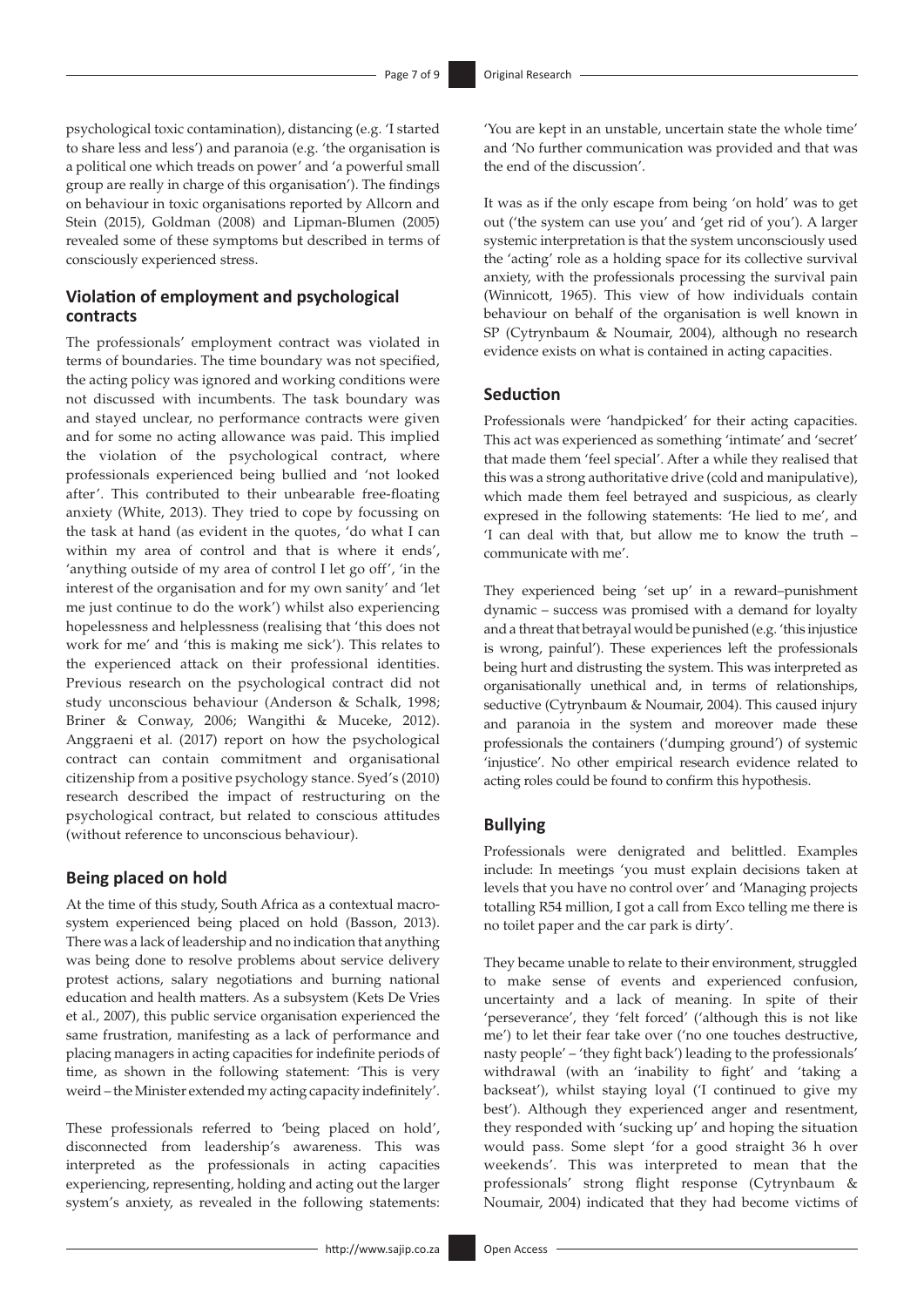systemic bullying, where, through projection, the fear was locked into them to contain and keep silent on behalf of the system. This dynamic resembles the organisational bullying reported by Cilliers (2012) and White (2013).

#### **Traumatisation**

Professionals were forced to stay in their acting capacities for a long time without any opportunity to be rationally listened to or to process their experiences. They experienced emotional pain, humiliation, devastation, being out of control, high levels of survival and performance anxiety, and illustrated intense defensive behaviour such as denial, introjection and repetition compulsion (Blackman, 2014). It was interpreted that these professionals suffered from emotional trauma, which is echoed by research cited by Curtis (2015).

#### **Practical and managerial implications**

If industrial and organisational psychologists were not aware of the unconscious systemic dynamics manifesting in organisations, the behaviour of these professionals may have been interpreted (e.g. from an individual psychology perspective) as 'non-coping' with demands or stress, followed by a decision about their incompetence and non-promotability to the positions they had been acting in. On the other hand, SP argues that the individual experiences do not only belong to the individuals but also to the whole organisational system. This research illustrated how an organisation experiencing high levels of anxiety during restructuring may project the dark side of the experience onto a group of staff members who then become the containers of systemic toxicity. Furthermore, through study by systems psychodynamically informed industrial and organisational psychologists of the manifesting unconscious behaviour of individuals and its relatedness to the organisation's dynamics, a richness of psychological data becomes available. These data can be used to coach the employees in acting capacities to self-authorise and to consult with the organisation to become aware of the levels of anxiety and their impact on the total system (Campbell & Groenbaek, 2006).

### **Limitations and recommendations**

The literature on acting as an organisational phenomenon is very limited. This made comparison to other research findings almost impossible. Especially in terms of unconscious manifestations, the researchers had no benchmark to compare and assess the findings and interpretations. We can only hope that our empathic listening, analysis and recording of participants' lived experiences did justice to their very anxiety-provoking situation.

More research, on both the conscious and unconscious experiences of being in acting capacities, is needed in order to study the different types of organisations and motivations for using this practice. Industrial and organisational psychologists, in their consulting and coaching roles, should be sensitised towards clients' emotional labour and its

experienced unconscious manifestations, especially during change endeavours when systemic anxiety increases. Being placed in an acting capacity is just one example of how organisations project onto subgroups.

# **Conclusion**

On the organisational and conscious levels, this organisation and its leadership started a change endeavour, applying restructuring as a method. When faced with the dark and messy aspects of change, dependence, survival and performance anxiety manifested. The organisation's collective unconscious defended the system against anticipated failure and pain by resisting and avoiding the change and suppressing the restructuring anxiety. To contain the anxiety, a container for the discomfort was found in a subsystem of professionals on senior general manager level responsible for strategy implementation. This subgroup had the non-coincidental valence to be positioned as this container because of their primary organisational task (implementing strategy). This may have represented one-ness. The unconscious task of the container would be to, through projection and projective identification, hold the system's restructuring anxiety with the messianic fantasy that it will process the organisation's change initiative. This is an impossible task because it is based on a fantasy, and no authorisation is given to the role. In order to make the subgroup visible, acting capacities were created. The targeted professionals interpreted their new roles as a reward for performance and a promise of future career possibilities. Instead, the acting capacities became the representational object of change, targeted by toxicity and bullying tactics. The incumbents in the newly created subsystem were seduced and bullied into experiencing this trauma, thus acting out the system's dark side. The organisation putting the subgroup on hold (forgetting about it) serves as an avoidance tactic to not work with its own dark side. The professionals' experienced identity crisis serves as a mirror of the organisation's identity crisis as it is being restructured. In this organisation, acting capacity as an unconscious organisational object manifests as a repetitive compulsion, which allows the organisation to stay in denial about the real challenges and may only be stopped through intense systems psychodynamic consultancy to the organisation and coaching for the individuals (see Allcorn & Stein, 2015; Armstrong & Rustin, 2015; Gould et al., 2011; Shapiro, 2020).

# **Acknowledgements Competing interests**

The authors have declared that no competing interests exist.

#### **Authors' contribution**

M.S. performed the literature review and the empirical research. F.C. performed the structuring of the article, the formatting and the academic editing.